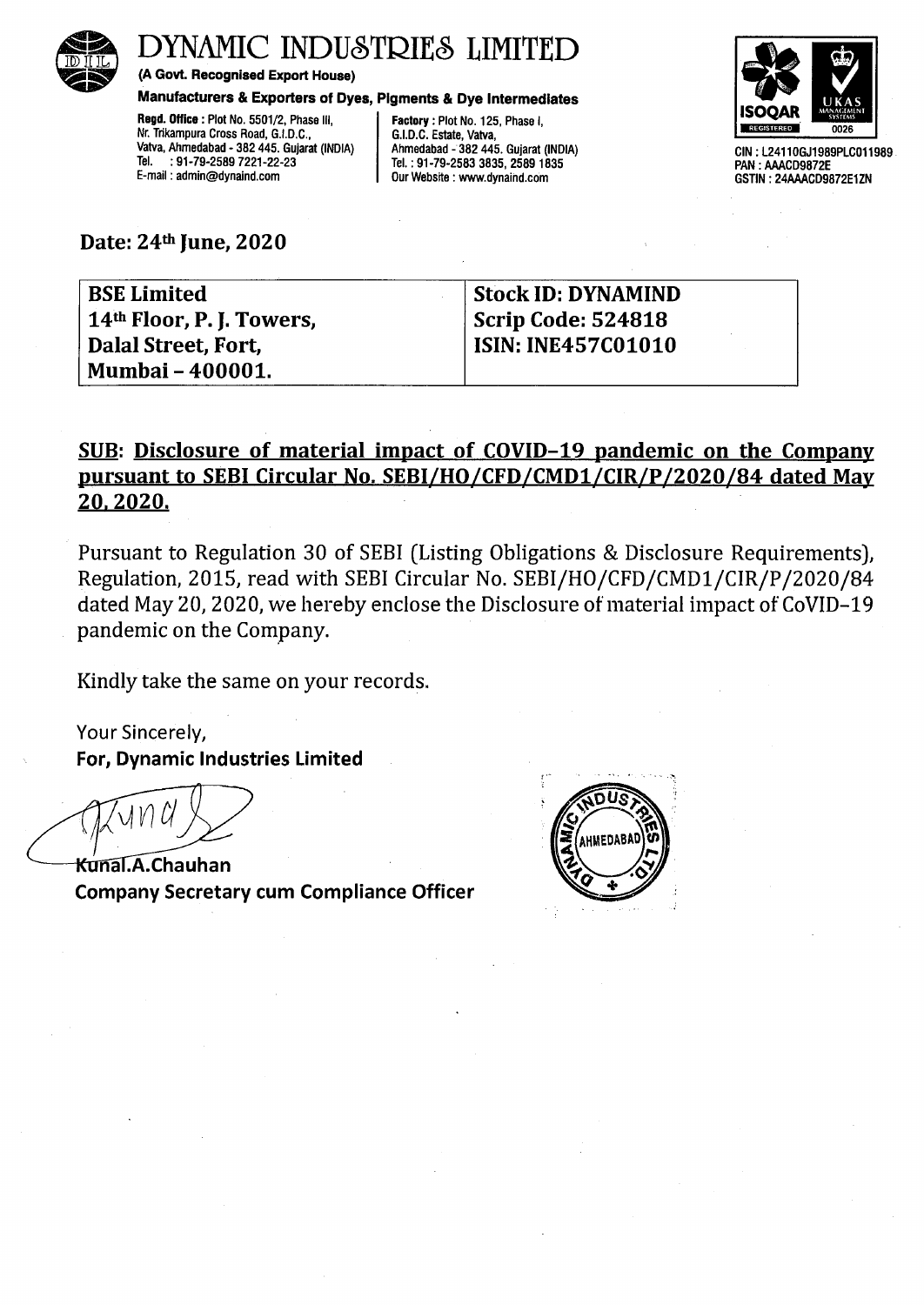

# **DYNAMIC INDUSTRIES LIMITED**

**(A Govt. Recognised Export House)** 

#### **Manufacturers & Exporters of Dyes, Pigments & Dye Intermediates**

**Regd. Office** : Plot No. 5501/2, Phase Ill, Nr. Trikampura Cross Road, G.I.D.C., Vatva, Ahmedabad - 382 445. Gujarat (INDIA) Tel. : 91-79-2589 7221-22-23 E-mail : admin@dynaind.com

**Factory** : Plot No. 125, Phase I, G.I.D.C. Estate, Vatva, Ahmedabad - 382 445. Gujarat (INDIA) Tel. : 91-79-2583 3835, 2589 1835 Our Website : www.dynaind.com



GIN: L24110GJ1989PLC011989. PAN : AAACD9872E GSTIN: 24AAACD9872E1ZN

## **Disclosure of material impact of COVID-19 pandemic on the Company**

| Sr.          | <b>Particulars</b>                                                                                            | <b>Remarks</b>                                                                                                                                                                                                                                                                                                                                                                                                                                                                                 |
|--------------|---------------------------------------------------------------------------------------------------------------|------------------------------------------------------------------------------------------------------------------------------------------------------------------------------------------------------------------------------------------------------------------------------------------------------------------------------------------------------------------------------------------------------------------------------------------------------------------------------------------------|
| No.          |                                                                                                               |                                                                                                                                                                                                                                                                                                                                                                                                                                                                                                |
| $\mathbf{1}$ | Impact of the COVID-19 pandemic on<br>the business                                                            | The Company is engaged in Manufacturing and exporting of<br>Dyes. The lockdown was announced on the 24th March 2020<br>and the various announcement by the Government around the<br>time resulted in complete shutdown of production activity as a<br>consequence of this undesirable impact on the business has<br>occurred.                                                                                                                                                                  |
| 2            | Ability<br>maintain<br>operations<br>to<br>including<br>units/office<br>spaces<br>functioning and closed down | Our business activity has been shut down during the lockdown<br>period as the Company was not part of Government<br>denominated indispensable services. The Company has<br>assessed the situation and adopted 'Work From Home'<br>approach for the Employees during the entire period of the<br>lockdown.                                                                                                                                                                                      |
| 3            | Schedule, if any, for restarting the<br>operations                                                            | The Company has resumed business activity i.e. manufacturing<br>on partial basis from APRIL 27TH, 2020 ensuring strict<br>compliance with the guidelines issued by Government and also<br>in observance with conditions predetermined by local district<br>authorities.                                                                                                                                                                                                                        |
| 4            | taken<br><b>Steps</b><br>smooth<br>to<br>ensure<br>functioning of operations                                  | The Company has put in place following strict monitoring<br>procedure for Covid-19 to ensure smooth functioning of<br>operations:                                                                                                                                                                                                                                                                                                                                                              |
|              |                                                                                                               | Thermal screening of all the employees and visitors;<br>(i)<br>Installed Automatic Sanitization Tunnel at entrance gate<br>(ii)<br>as well as Sanitizing the premises on regular intervals;<br>(iii) Maintenance of social distancing at all workplaces;<br>(iv) Mandatory wearing of masks, thermal temperature<br>checking and regular cleaning of hands with hand sanitizer<br>of all the employees and visitors;<br>Check Aarogya Setu App on regular basis of all the<br>(v)<br>employee. |

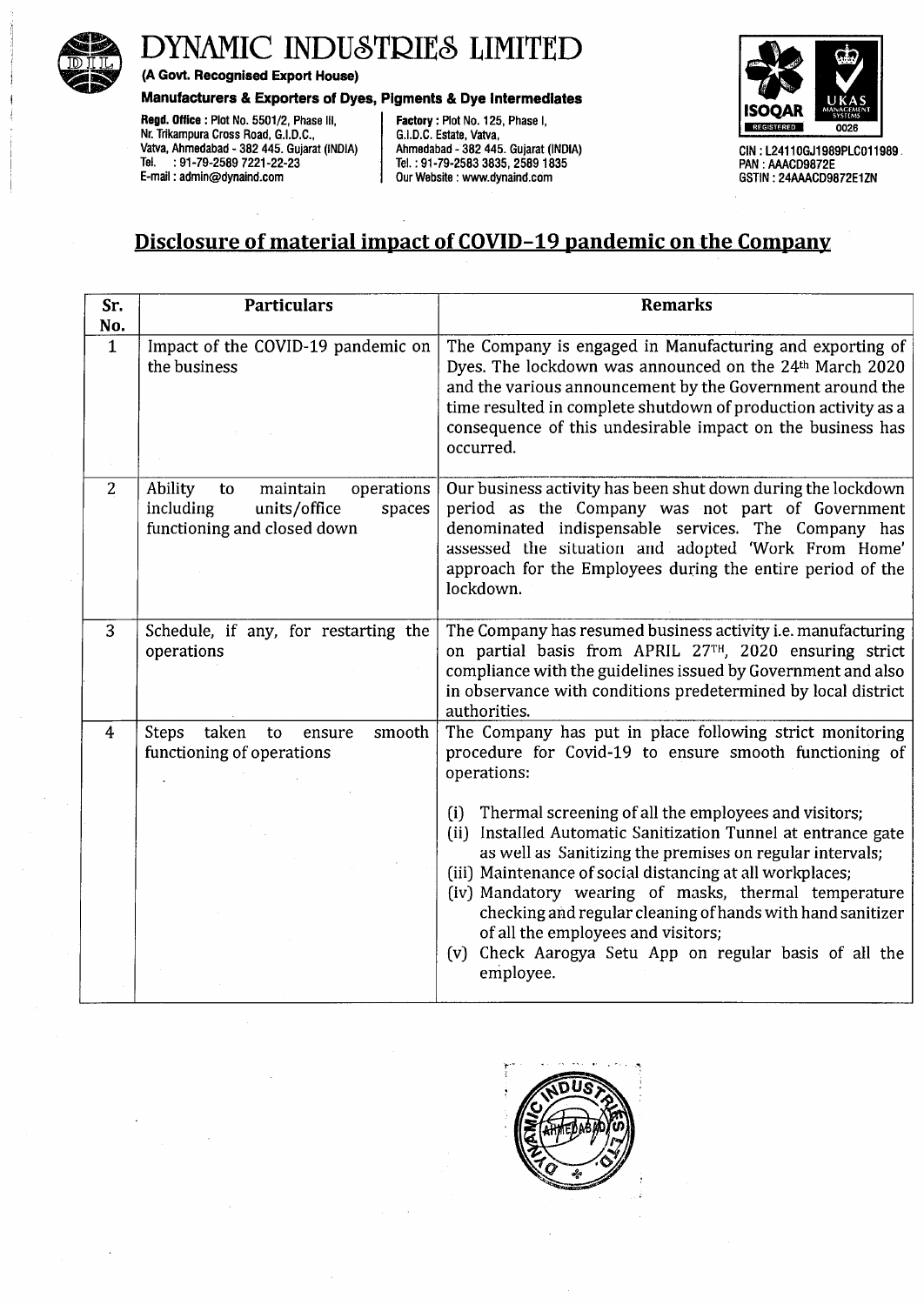

# DYNAMIC INDUSTRIES LIMITED<br>
(A Govt. Recognised Export House)<br>
Manufacturers & Exporters of Dyes, Pigments & Dye Intermediates<br>
ISOOAR

### **Manufacturers & Exporters of Dyes, Pigments & Dye Intermediates**

**Regd. Office** : Plot No. 5501/2, Phase Ill, Nr. Trikampura Cross Road, G.I.D.C., Vatva, Ahmedabad - 382 445. Gujarat (INDIA) Tel. : 91-79-2589 7221-22·23 E-mail : admin@dynaind.com

**Factory** : Plot No. 125, Phase I, G.I.D.C. Estate, Vatva, Ahmedabad - 382 445. Gujarat (INDIA) Tel.: 91-79-2583 3835, 2589 1835 Our Website : www.dynaind.com



CIN: L24110GJ1989PLC011989 PAN : AAACD9872E GSTIN: 24AAACD9872E1ZN

| 5  | Estimation of the future impact of<br>COVID-19 on its operations | Restrictions and challenges due to Covid-19 pandemic are<br>ever-changing and hence assessment of future outlook and<br>impact is highly dependent upon the external circumstances as<br>they continue to evolve.                                                                           |
|----|------------------------------------------------------------------|---------------------------------------------------------------------------------------------------------------------------------------------------------------------------------------------------------------------------------------------------------------------------------------------|
|    |                                                                  | The company has considered possible effects of this pandemic<br>on its business by developing set of internal assumptions and<br>using external sources of information like economic forecasts,<br>government policy initiatives, timeline relaxations, and credit<br>and industry reports. |
|    |                                                                  | Given the continuing lockdowns, disruptions and partial<br>resumption, presently it is difficult to estimate the impact and<br>we shall be able to make a full assessment once normalcy in<br>economic and business activities are fully restored.                                          |
| 6  | Details of impact of COVID-19 on listed entity's:-               |                                                                                                                                                                                                                                                                                             |
| a. | Capital and financial resources                                  | The Company does not foresee any material impact on<br>its capital and financial resources due to the COVID -19<br>pandemic.                                                                                                                                                                |
| b. | Profitability                                                    | Our sales volumes, particularly export sales are expected to be<br>impacted in FY 2021. Also, margins are also expected to be<br>lower in the short run due to indigenous procurement of raw<br>materials.                                                                                  |
| c. | Liquidity position                                               | All bank liabilities, statutory dues, payment to vendors and<br>contractors have been serviced on time. The company is<br>adequately funded with sufficient liquid assets on hand, unused                                                                                                   |
| d. | Ability to service debt and other<br>financing arrangements      | bank lines. The company does not see any risk in meeting its<br>liabilities as and when they fall due.                                                                                                                                                                                      |
| е. | Assets                                                           | Company has secured all the assets and is in working condition.                                                                                                                                                                                                                             |
| f. | financial<br>reporting<br>and<br>Internal<br>control             | The company has robust ERP system in place. Accordingly, all<br>internal financial controls and reporting systems are working<br>seamlessly without any disruptions. Our Information<br>Technology (IT) protocols are in place and all controls are<br>being monitored.                     |
| g. | Supply chain                                                     | Transportation of goods were impacted during the period of<br>complete lockdown.                                                                                                                                                                                                            |
| h. | Demand for its products                                          | Demand for company's products is estimated to remain under<br>pressure for FY 2021, on the basis of assessment of ongoing<br>industry trend.                                                                                                                                                |
|    |                                                                  |                                                                                                                                                                                                                                                                                             |